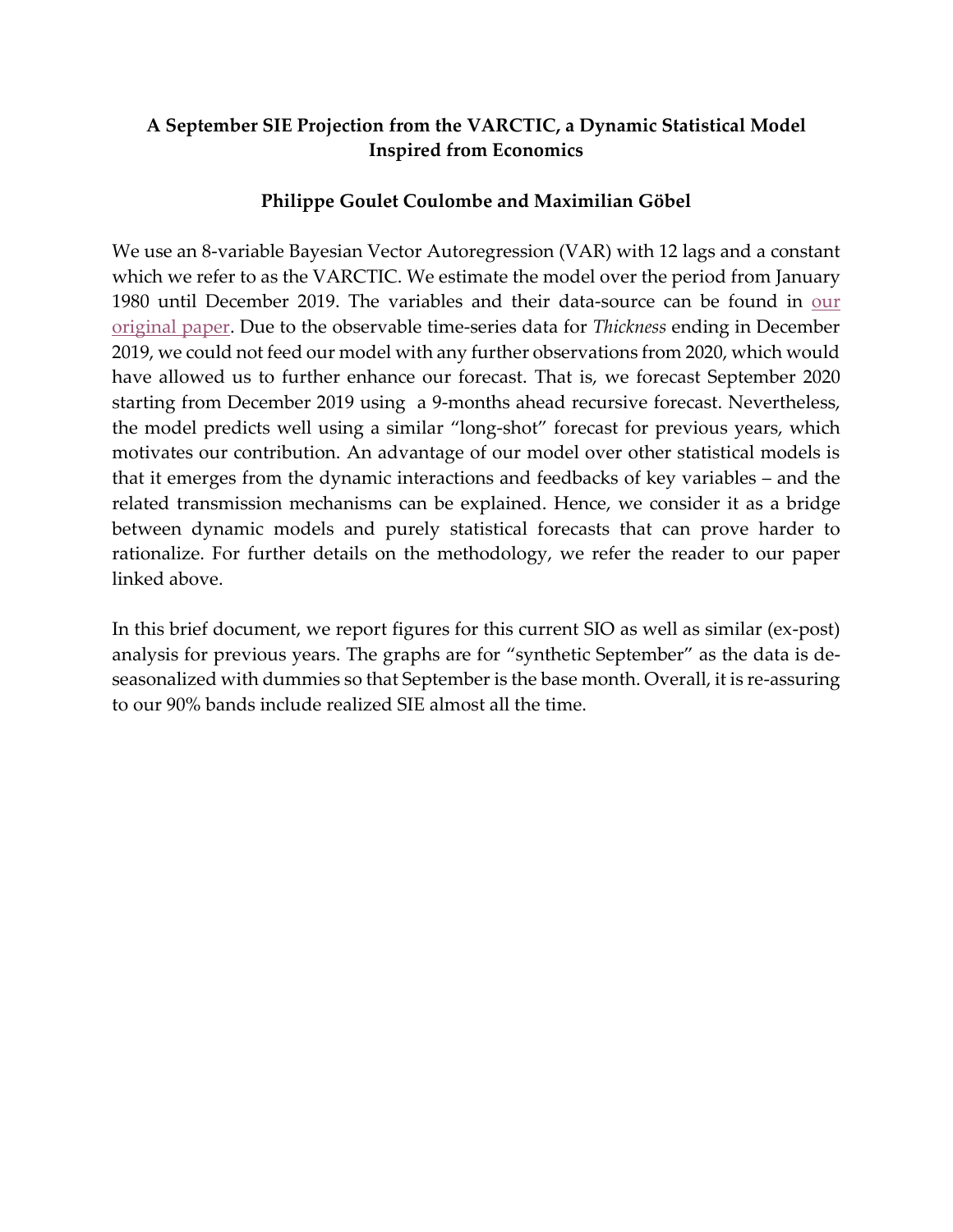### **YEAR = 2020**

At horizon=9 months, the median posterior draw (the official forecast) is 4.37. The 5% percentile is 3.76 and the 95% is 5.00.